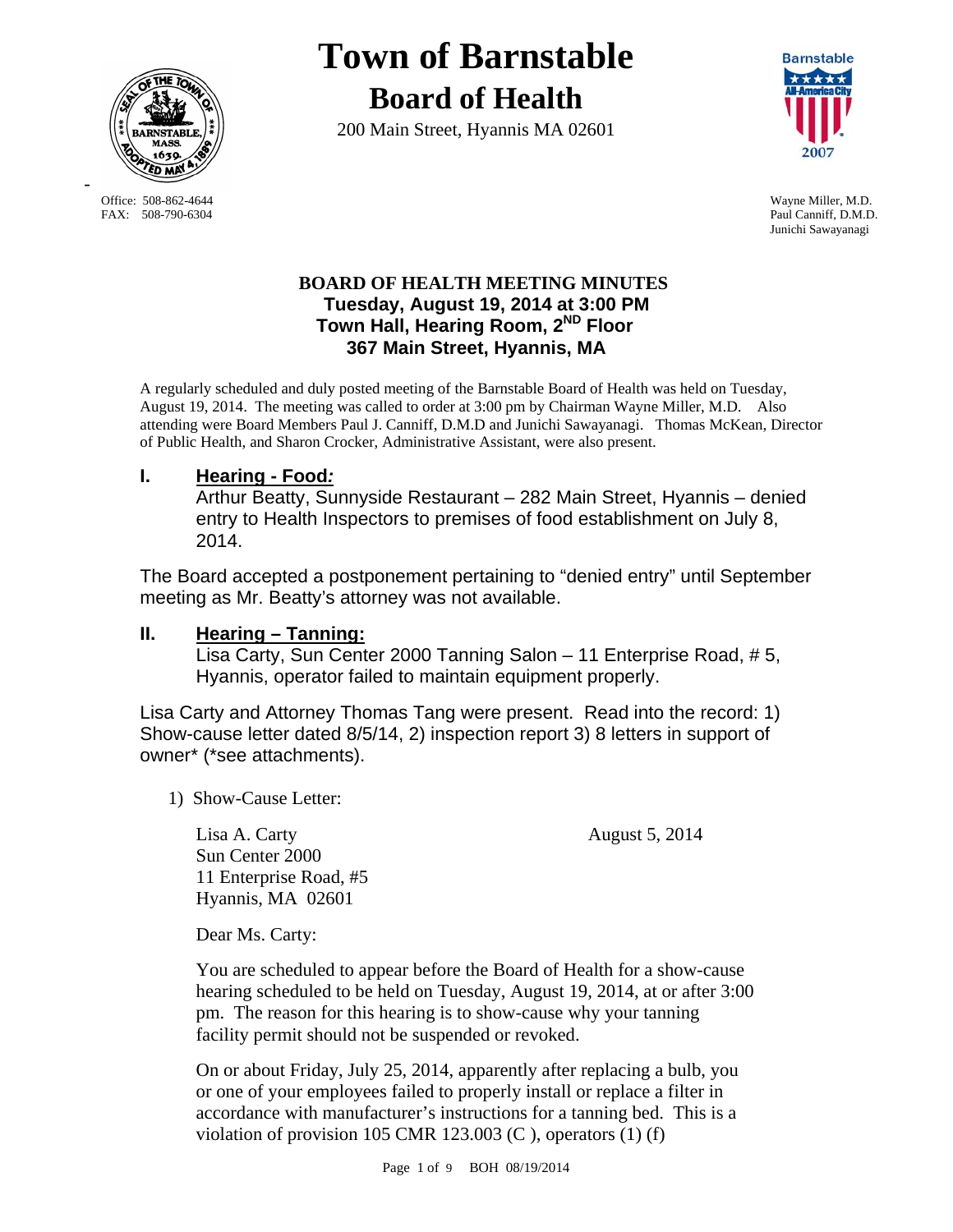manufacturer's procedures for the correct operation and maintenance of the tanning device. You failed to maintain the tanning device in accordance with the owner's manual and the correct operation of it. You operated the device without a proper filter pane.

You also violated provision 105 CMR 123.003 (2), Requirements of Tanning Devices (f). Defective or burned-out lamps or filters shall be replaced with a type intended for use in that tanning device which is specified on the product label or with lamps or filters that are "equivalent" under the U.S.F.D.A. regulations and policies applicable at the time of lamp manufacture. Specifically, a defective filter was not replaced with a proper operational filter for the tanning bed.

These actions resulted in burns to several or multiple persons who used the tanning bed.

You will have an opportunity to be heard, present witnesses, and documentary evidence during the hearing.

PER ORDER OF THE BOARD OF HEALTH Wayne Miller, M.D. Chairman

Items 2) and 3) above are attached.

Upon a motion duly made by Dr. Miller, seconded by Dr. Canniff, the Board voted to issue a 7-day suspension of the establishment's tanning license which will be postponed/suspended for one year. If there are no other complaints of burns (from improper procedures) from today, August 19, 2014 – August 18, 2015, the 7-day suspension of license will be dropped. Otherwise, it will be instituted immediately upon another occurrence. The following conditions are required: (1) any time there is maintenance to be made beyond the changing of bulbs, filters and starters, a certified technician will be used. (2) Within the next 7 days, Sun Center 2000 will create a checklist for routine maintenance and submit this to the Health Division for review. The checklist will be used to ensure equipment returns to proper working order. As an additional assurance, two employee signatures will be required to sign-off on the routine maintenance checklist upon completion of repairs / maintenance before equipment is put back in service. (4) At the start of each day, this checklist will be used to review every machine and at this time, it will require only one signature unless maintenance is done. (Unanimously, voted in favor.)

## **III. Septic Variances:**

Peter Sullivan, Sullivan Engineering, representing John Fish, Trustee- 82 Sand Point, Osterville, Map/Parcel 073-016, 1.46 acre parcel, constructing an addition, relocating drive, relocate septic tank and change leaching field to H20.

Peter Sullivan was present. Mr. Sullivan explained that at the time of the original installation, the Conservation Commission and the Board of Health had two different definitions of a coastal bank. Currently, the definition is the same. The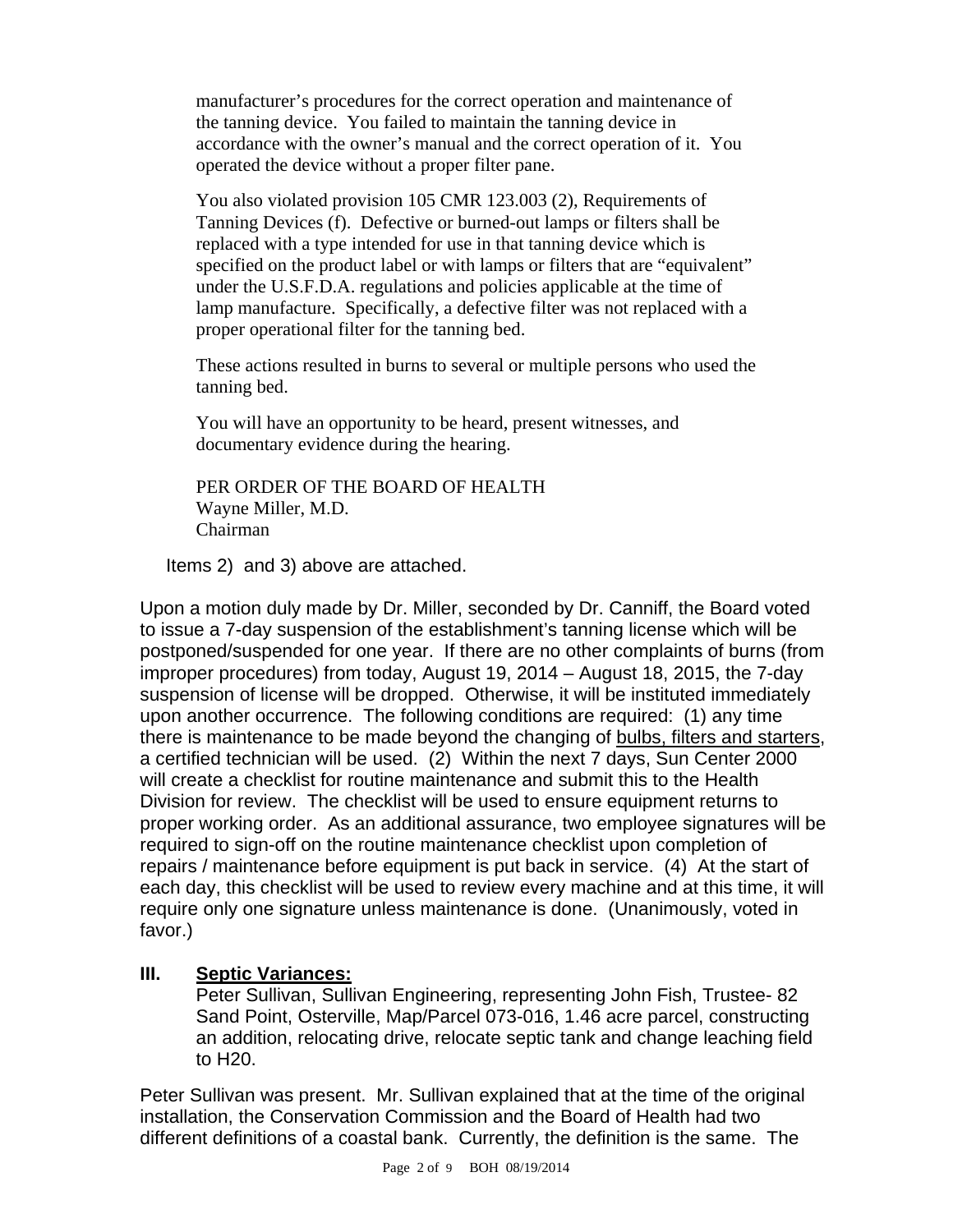proposed plan would simply replace the leaching system with an H20 grade as the driveway will still be over it. There will not be any change in flow.

Mr. McKean said the staff has no objections.

Upon a motion duly made by Dr. Miller, seconded by Dr. Canniff, the Board granted approval of the plan and agreed that the percolation test may be delayed until the time of installation of the septic system with the following condition: 1) leaching system will be H20. (Unanimously, voted in favor.)

## **IV. Septic Repair Deadline**

Cathy Finn representing Barbara A. Crosby Trust, owner– 52 Bridge Street, Osterville, Map/Parcel 116-004, failed septic system, property is vacant.

Cathleen Crosby Finn was present. She explained the septic was working fine while they were at the house. The house is closed up and is for sale. The inspection was done in preparation to sell the home and the report stated there was liquid within 6 inches below the invert.

Upon a motion duly made by Dr. Canniff, seconded by Mr. Sawayanagi, the Board granted a one-year extension to the septic repair deadline to expire 08/31/2015 with the condition the water will be shut off or they will return to the Board for a revision (hot water heating system). (Unanimously, voted in favor.)

## **V. Food – Variance:**

Richard Toas, Wicked Good Kettle Corn, requesting a food variance to allow popping of popcorn at farmers markets.

Richard Toas was present and explained his process in cooking the popcorn. It is cooked at 500-600 degrees, there is constant motion involved in the sifting, etc, and there is smoke which is created. The corn falls down into a big stainless steel bowl. The one batch is equivalent to six bags of popcorn and the popcorn is bagged within three minutes or less, depending on the humidity of the day. It is a very quick process as Mr. Toas must get the popcorn bagged quickly so it does not get humidity in it and get soggy. He also has a tent over the kettle and can lower it, if the Board feels it necessary.

Upon a motion duly made by Dr. Canniff, seconded by Mr. Sawayanagi, the Board granted the variance to cook popcorn at farmers markets and temporary events with the condition that (1) a hand wash station is used, and (2) the batches will be bagged within three minutes. (Unanimously, voted in favor.)

## **VI. Septic Installer:**

Jennifer Flood, Truro, MA

Mr. McKean said the applicant did exceptional on the exam and has good references.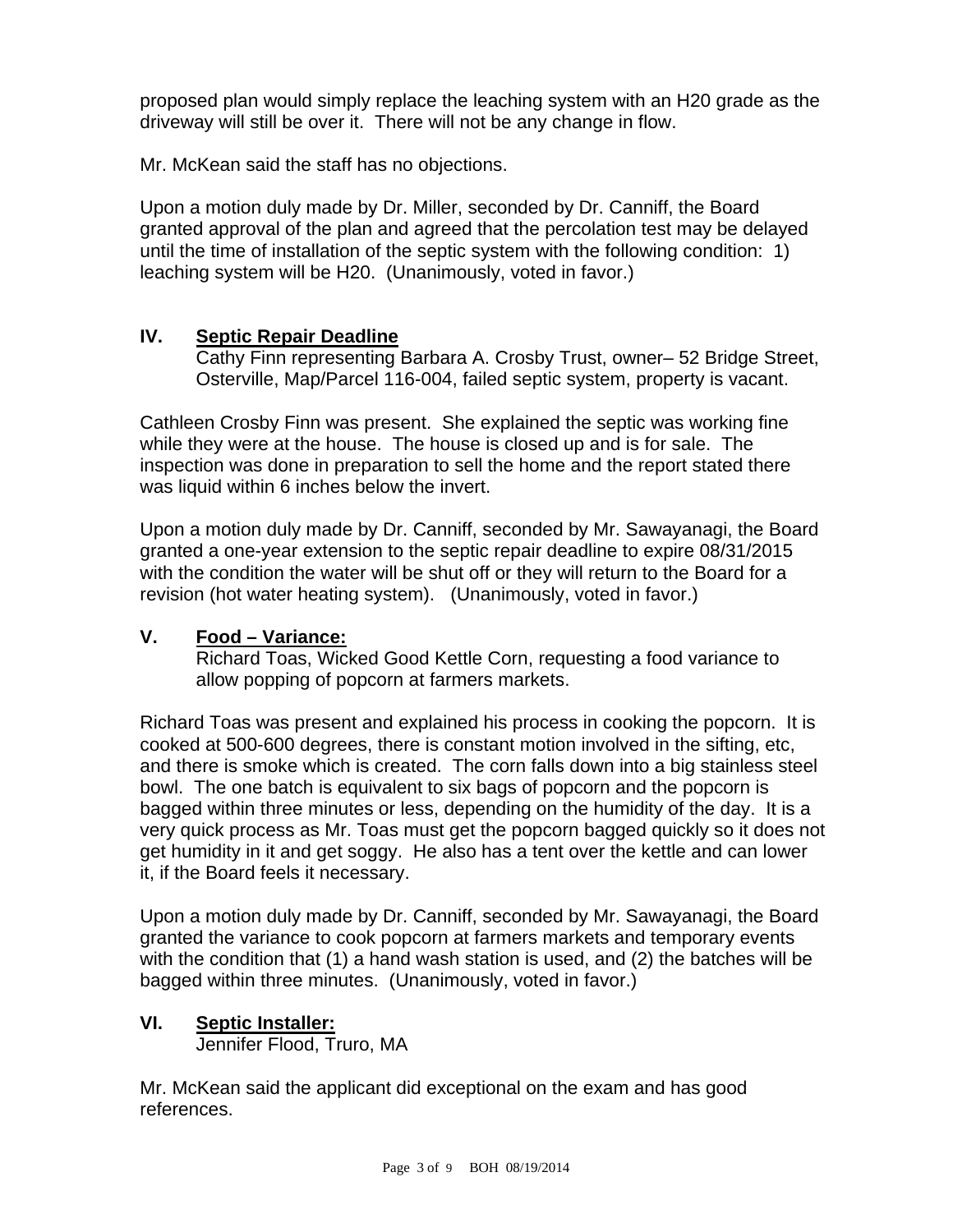Upon a motion duly made by Dr. Canniff, seconded by Mr. Sawayanagi, the Board granted a septic inspector's license to Jennifer Flood. (Unanimously, voted in favor.)

## **VII. Old / New Business:**

A. Approval of the Minutes –May, June, and July 2014.

CONTINUED TO SEPTEMBER 9, 2014.

B. Update: Stable – Kathy Woodbury, 365 Sampsons Mill Road, Cotuit.

Mr. McKean said Ms. Woodbury has now paid-in-full all stable permit fees due and as of June 10, the property was clean and manure was properly handled. The staff recommends rescinding the order to remove all horses but to have quarterly inspections of the property to ensure the manure continues to be handled correctly.

Upon a motion duly made by Dr. Miller, seconded by Dr. Canniff, the Board voted to rescind the Cease and Desist Order to remove all horses. (Unanimously, voted in favor.)

Upon a motion duly made by Dr. Miller, seconded by Dr. Canniff, the Board voted to implement quarterly inspections for the next year, beginning with September 2014. (Unanimously, voted in favor.)

Voted to Adjourn 4:30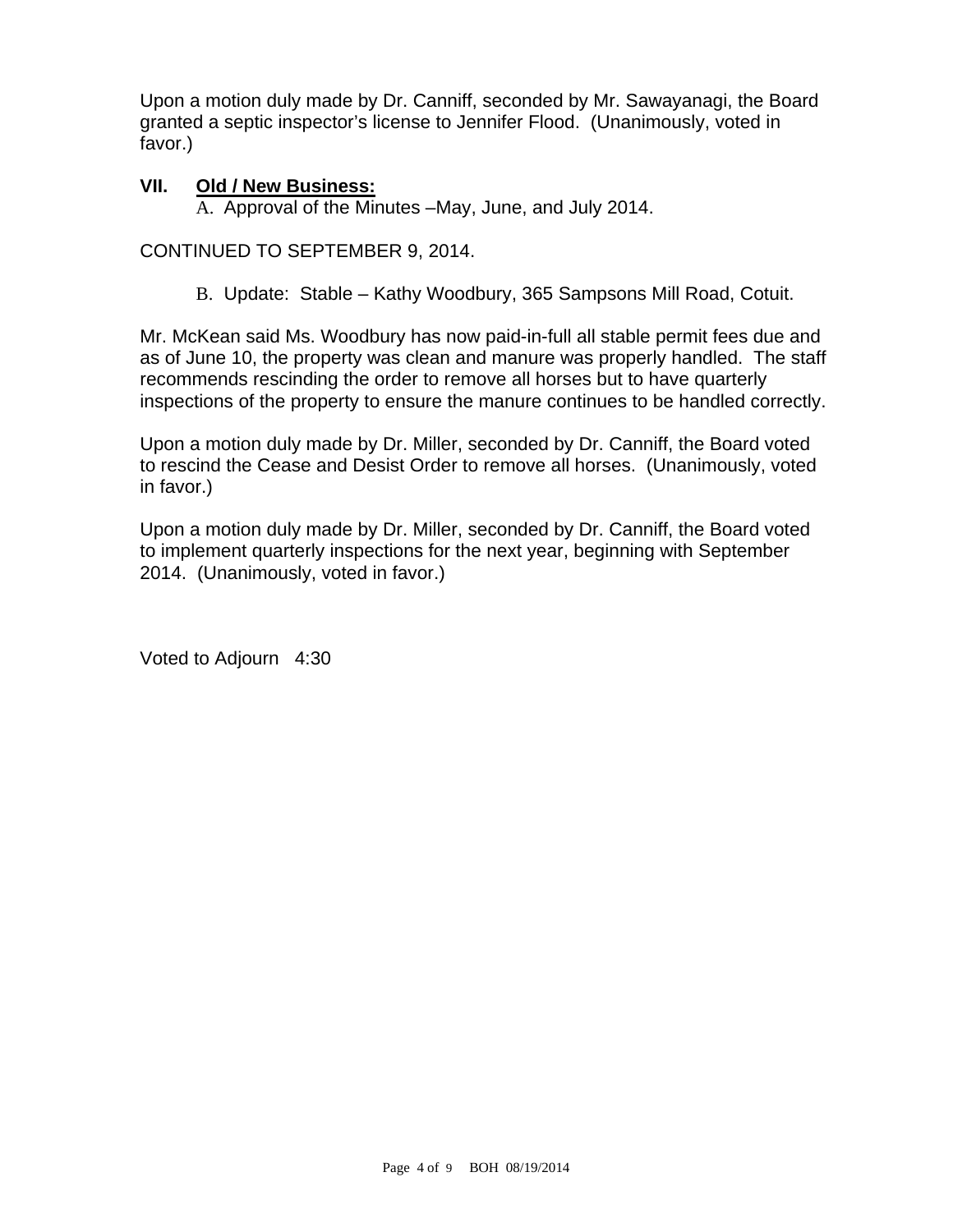Attachment to Board of Health Minutes on 8/19/14:

AFFIDAVIT: Eight letters of support for Sun Center 2000:

Letter #1:

I, Elizabeth Bearse of Yarmouthport, Massachusetts, MAKE OATH AND SAY THAT:

- 1. Elizabeth Bearse of Yarmouthport, MA, and am currently a customer of SunCenter 2000 Inc. and have been a customer previous to the change of hands in May of 2011 and have continued to be one since and still am.
- 2. Since the change of ownership there have been several updates to the existing machines, as well as 2 new machines being added to the salon. I have always purchased the package of 1 month unlimited which allows me to tan an unlimited number of times during a 30 day consecutive period of time. The staff has always been knowledgeable in the practices of safe tanning. Several times I have been prescribed medication and before tanning had always consulted a staff member to make sure tanning while on this medication was safe. On more than one occasion the staff and owners made me aware that tanning while taking the prescription I was inquiring about made it unsafe for me to tan and would not allow me to do so. Furthermore they would then put my membership on hold until such time that it was safe for me to tan so that I would not loose out on the money I had spent or feel the need to come back and tan prematurely.
- 3. In addition anytime a machine was outfitted with new bulbs they always made me aware of this information and adjusted my time accordingly so as to avoid any possibility of a burn. During my time as a client I upgrade to their facial beds on a regular basis including the facial bed in room 10. Every machine I have used has always been clean and I have never once had any issues. I have always felt and continue to feel the staff and owners always have my best interest and safety in mind.

SUBSCRIBED AND SWORN TO BEFORE ME, on the  $15<sup>th</sup>$  of August 2014 By Notary Public Brenda C. Anderson

## Letter #2:

To Whom It May Concern,

My name is Don Dutton of East Falmouth, I am a long time client of Sun Center 2000. I have become increasingly impressed with the professionalism and cleanliness of this establishment. Since I have been a loyal customer I have never seen an out of order sign or a non working piece of equipment. After every use of the equipment the staff has cleaned, sanitized and checked for working order. The equipment is labeled sanitized with a plaque after each use.

The establishment has gone through many positive changes to better serve the community, by remodeling the salon, ordering new beds to replace older equipment and training of the staff.

I am a Cosmetology educator in Hyannis, my job as an educator is to teach my student sanitation and proper maintenance of tools. The staff at Sun Center has always gone above and beyond the call of duty.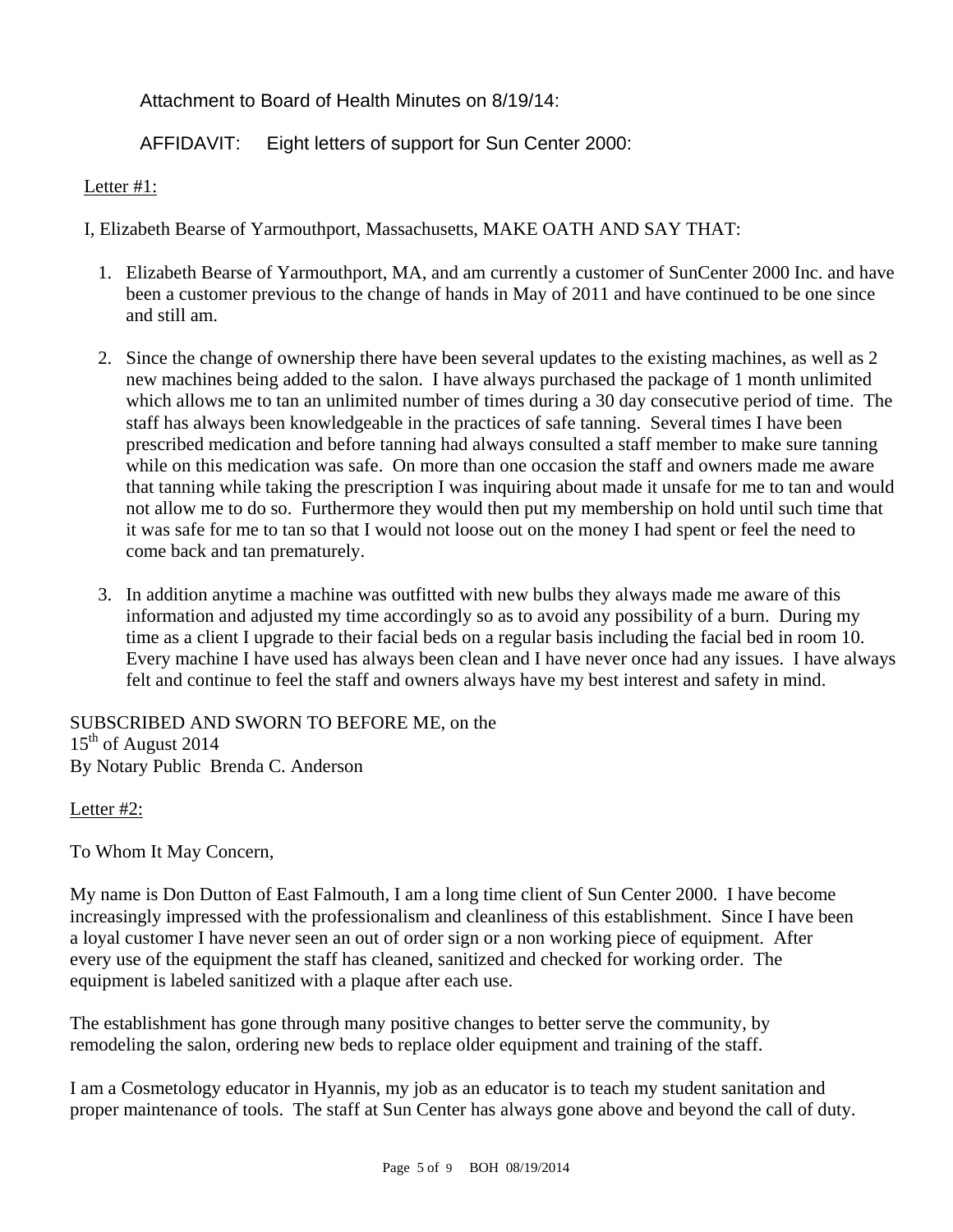I have recommended this establishment to my students. I will continue to support and recommend Sun Center 20000.

Thank You.

Don Dutton 83 Old Barnstable Road East Falmouth, MA 02536 (Phone)

Letter # 3

August 15, 2014

To whom it may concern:

I have been going to Sun Center 2000, on and off for 2 years. I work in the medical field and have had my own laser business for 14 years. I understand the complicity and delicacy of machinery that transports heat. I can honestly say, I have never experienced or saw any tanning bed at Sun Center 2000 that had a bulb out or any other malfunctioning piece of equipment. The staff goes above and beyond keeping the facility immaculate, that even though they supply paper towels in the tanning rooms, I almost feel guilty using one as there has never been anything ever in the waste baskets. Even in the restrooms, the waste baskets are always empty and clean. I also have noticed that even when there is no one waiting for a bed, as soon as you get out of the room, an employee gets right up and cleans & sanitizes the bed and vacuums the floor in the room.

I have 100% confidence in the professionalism and management of Sun Center 2000 and look forward to continuing being a customer.

Sincerely, Melanie Roderick

## Letter #4:

August 10, 2014

To Whom It May Concern,

 I am writing on behalf of Lisa Carty whom I've known for over six years. I have been a customer in her salon since she took over the business. The salon is always impeccably clean and organized. My husband is also a customer and we have sent many people there. Lisa is very responsible and professional and runs her business in this manner. As business owners ourselves we respect how hard Lisa has worked to grow her business and maintain its great reputation.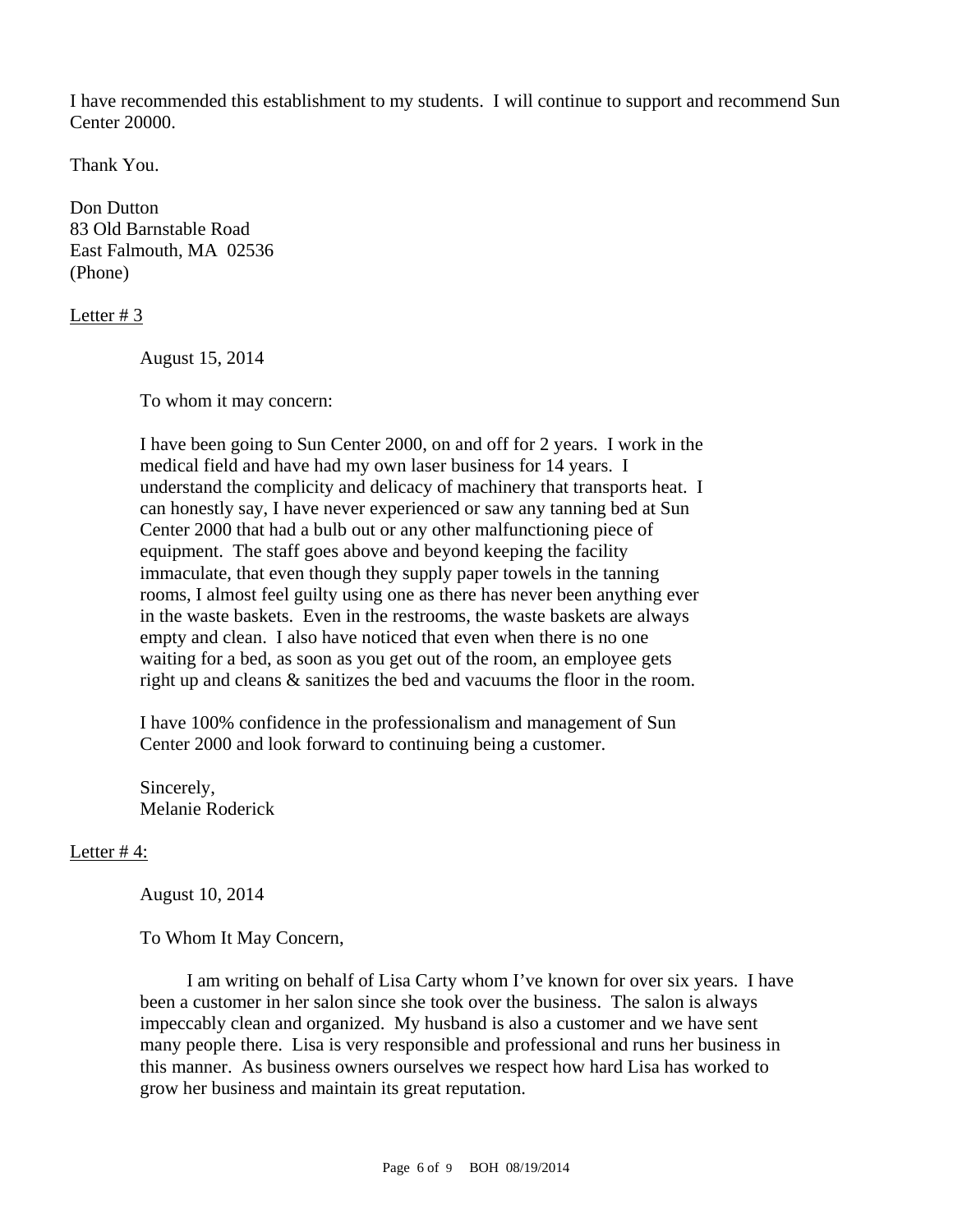On a personal note Lisa is one of my closest friends. Lisa holds a special place in my heart because she has accomplished so much on her own. She is a single Mom to a beautiful daughter that she supports entirely on her own. As a mom myself, I respect how hard Lisa works and also keeps up with all of her daughter's activities. Lisa is truly a great person, mother, friend and business owner. As a young successful female business owner on the Cape she is in the minority

 If I can answer any questions feel free to contact me. I believe a positive outcome is in everyone's best interest. Lisa deserves to continue to grow her business and continue its great reputation.

 Truly, Gretchen Arvanitopoulos (phone)

#### Letter  $# 5$ :

To whom it may concern,

 I am writing this letter on behalf of the owners of Sun Center 2000. I have tanned at many salons over the years, and I have finally found a salon that meets my needs.

 First, the staff is always friendly, they are always smiling, and take time to ask how my day is. This is important to me. I have gone into other salons where the staff is not friendly, or too busy to say hello. Needless to say I didn't go back.

 Secondly, the facility is always clean. The beds are clean, the floors are clean, and the bathrooms are clean. The place sparkles. Again I have been to other salons where I have turned and walked out due to the look.

 Lastly, I feel comfortable at Sun Center 2000. I have been tanning here for three or more years. I never have been burned, I never walk out unsatisfied. The staff is always willing to upgrade a bed, or suggest a lotion. Honestly I wouldn't go anywhere else. These women have become more than just a face. I consider them friends and I support them one hundred percent. They are honest, caring women. I know that they would never do anything to hurt anyone, or cause anyone discomfort.

We make a choice to tan. We al know the risks, just like with anything in life. Accidents happen, but people's lives shouldn't be destroyed because of it. These are good women, these are friends.

Thank you for your time.

Sincerely, Megan Zile

#### Letter  $# 6$ :

To Whom It May Concern,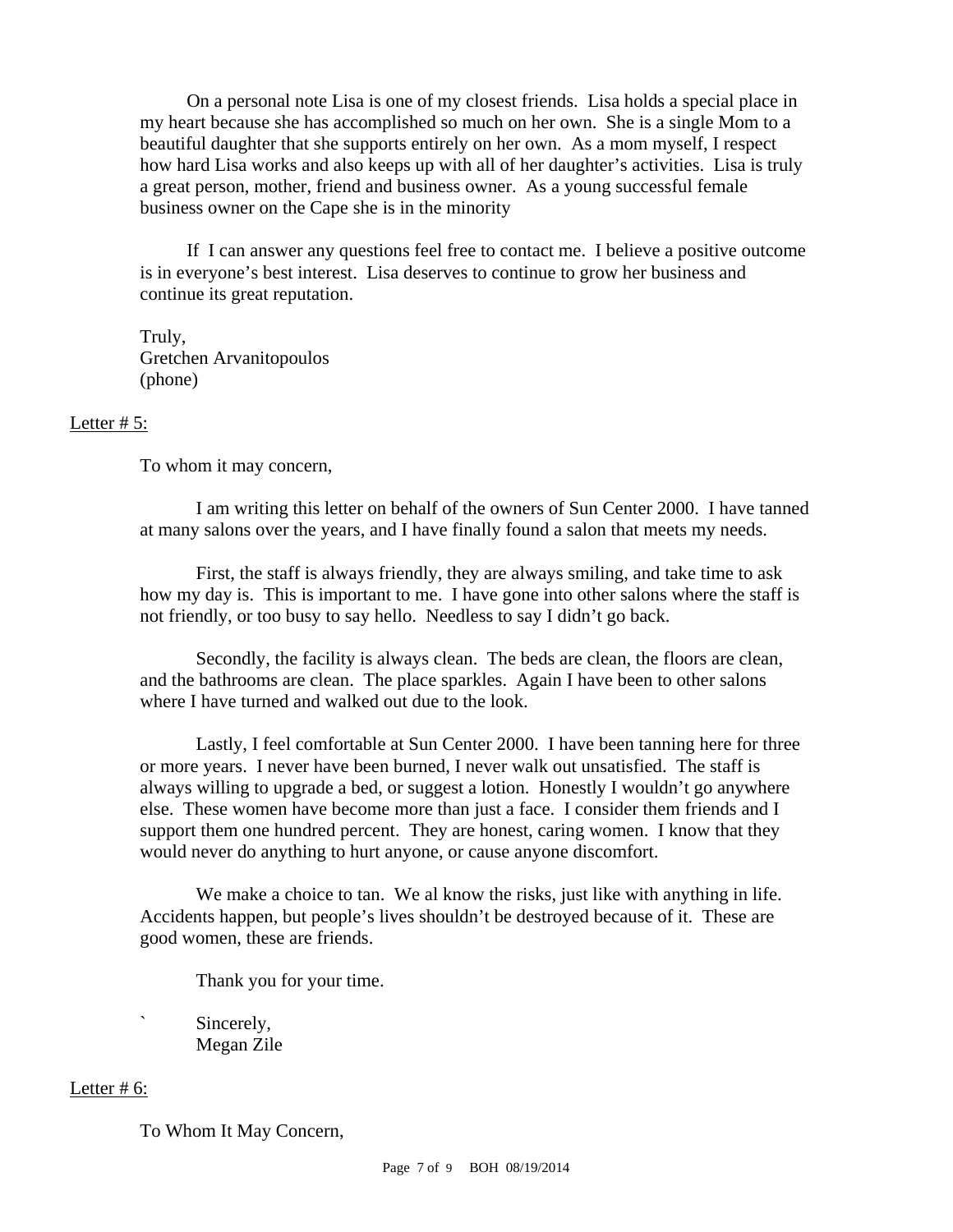My name is Anthony Dineen of Marstons Mills. I have recently started using Sun Center 2000. I have been to a few different tanning salons before and I have never been treated with such kindness and respect as I have from the girls at Sun Center 2000. Every time I go in there I am greeted with smiles and great attitudes.

 The staff at Sun Center has been wonderful to deal with when it comes to my questions. Any question I have had about the booths they have been right there to answer for me.

The great part of going in there is how clean everything is. I always know when I walk into one of the rooms that it is clean and sanitary. Also after I am finished tanning someone always comes right in to clean up the room and make it ready for the next person.

 I will continue to use Sun Center 2000 for years to come. Their cleanliness and knowledge of tanning is what keeps me coming back for more.

Thank you.

 Anthony Dineen (phone)

## Letter #7:

 Lauren Dupont 14 Loch Rannoch Way Yarmouthport, MA 02675

Wednesday, August  $6<sup>th</sup>$ , 2014

To Whom It May Concern;

 I have been a customer of Sun Center 2000 since 2011 and no other tanning salon compares. Lisa and Stephanie Carty have been two of the most welcoming, caring and dedicated business owners I have ever had the pleasure of meeting.

 During every visit to Sun Center 2000, the salon has been sparkling clean, cheerful, professional and I always leave 100% satisfied. The bulbs in the beds are always perfect, the timing is perfect (I never feel rushed) and there are always enough rooms so I never have to wait. They have always helped me out with my appointments, respected my privacy and treated me as their friend.

 I will not attend another tanning salon for my needs, as Sun Center 2000 has set such a high bar in my expectations of a salon and I know I will not receive the same service anywhere else.

Thank you.

Lauren Dupont.